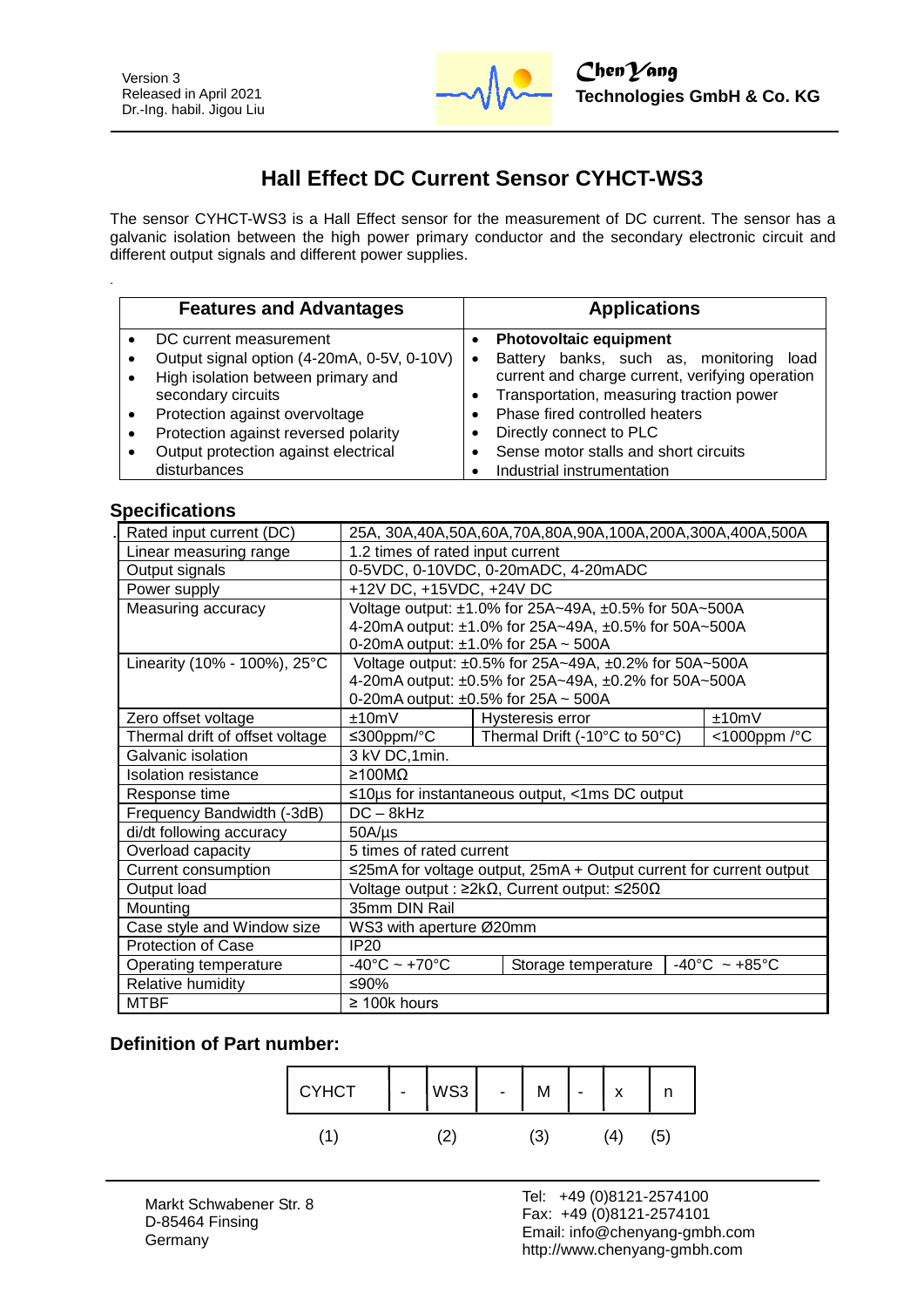Version 3 Released in April 2021 Dr.-Ing. habil. Jigou Liu



## *ChenYang* **Technologies GmbH & Co. KG**

| (1)            | (2)           | (3)                                                                                                                      | (4)                                                                       | (5)                                                |
|----------------|---------------|--------------------------------------------------------------------------------------------------------------------------|---------------------------------------------------------------------------|----------------------------------------------------|
| Series<br>name | Case<br>style | Rated Input current<br>$(M=U/B \, m)$                                                                                    | Output signal                                                             | Power supply                                       |
| <b>CYHCT</b>   | WS3           | $m = 25A$ , 30A, 40A, 50A, 60A, 70A,<br>80A, 90A, 100A, 200A, 300A, 400A, 500A<br>(other input current between 25A-500A) | $x=3: 0-5V$ DC<br>$x=4: 0-20mA DC$<br>$x=5: 4-20mA$ DC<br>$x=8: 0-10V$ DC | $n=2: +12V$ DC<br>$n=3: +15V$ DC<br>$n=4: +24V$ DC |

U: unidirectional; B: bidirectional (please give U or B in the part number)

**Example 1:** CYHCT-WS3-U100A -34, Hall Effect DC Current sensor with Output signal: 0-5V DC Power supply: +24V DC Rated input current: 0-100A DC

**Example 2:** CYHCT-WS3-U100A -54, Hall Effect DC Current sensor with Output signal: 4-20mA DC Power supply: +24V DC Rated input current: 0-100A DC

# **DIMENSIONS (mm)**







Dimensions: 75mm x 83mm x 37mm, Aperture: Ø20 mm

## **CONNECTIONS**

The current carrying cable must pass through the window. The phase of output is the same as that of the current passing the window in the direction of the arrow indicated on the case.

Markt Schwabener Str. 8 D-85464 Finsing **Germany**